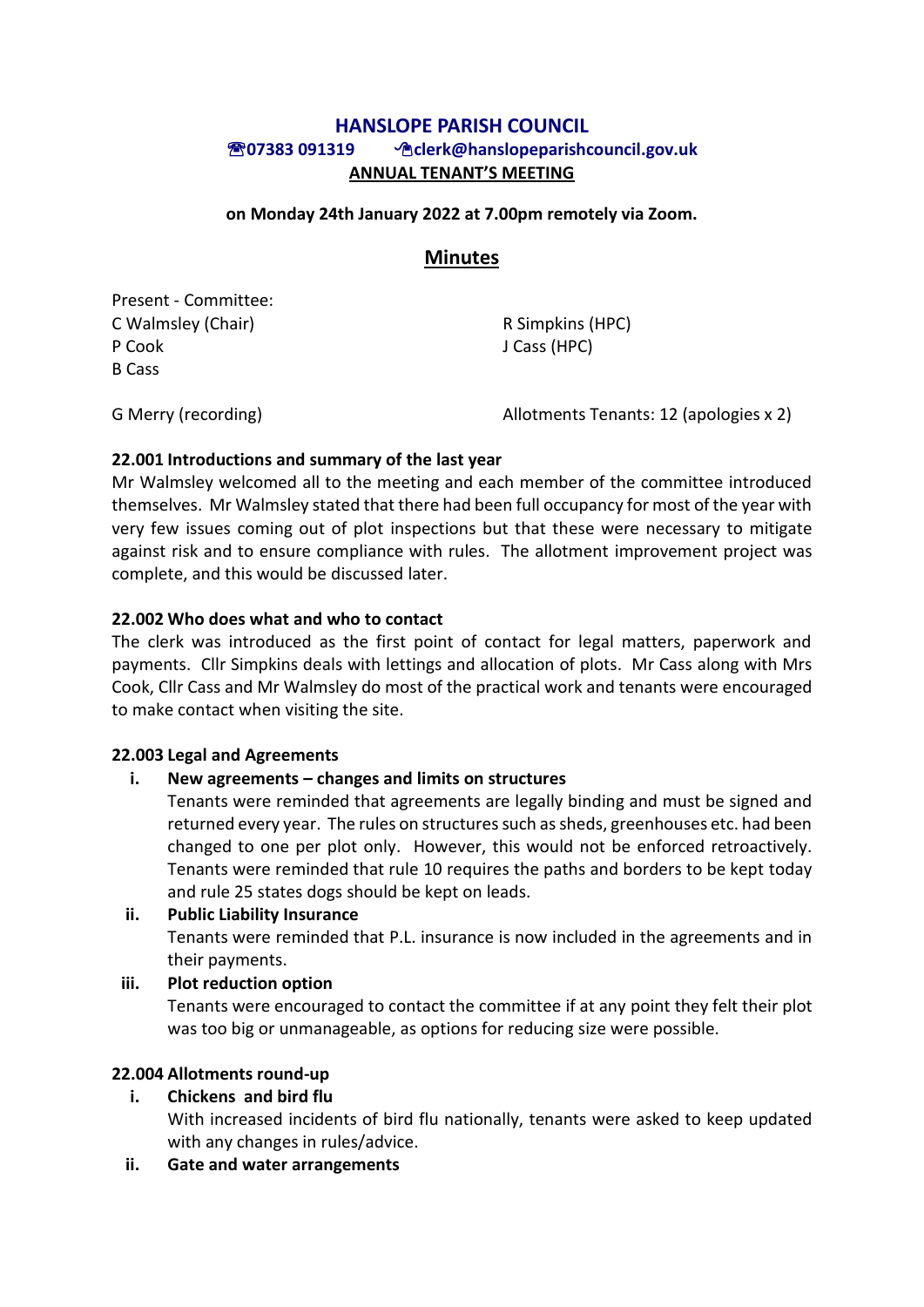The gates will be locked from Nov to March with access possible again from  $1<sup>st</sup>$  April. The water will also be switched on at this point.

### **iii. Bonfires**

There had been complaints from residents on Newport Road regarding smoke from bonfires and also from the stables adjacent to the site. Tenants were asked to be mindful generally of the wind direction and refrain from lighting fires if smoke would travel in the direction of the stables particularly. If there were several bonfires already, tenants were asked to please leave it for another day and reminded to only burn allotment waste, not items brought from home.

# iv. **Weedkiller**

Tenants were asked not to use weedkiller when the wind is blowing as there had been incidents of drift, and to keep any spraying close to the ground.

### v. **Other**

Tenants were asked to consider volunteering for the committee, or in the shorter term, for helping out with practical tasks around the allotment site.

### **22.005 2022 Plans – Mr Cass reported as follows**

- i. **Posts**: Several corner posts were to be installed and this will ensure clear identification of plots and boundaries. A recently vacated plot will be split.
- ii. **Jobs to be done:** A contractor has been engaged to carry out work at the site, including fixing the back fence, installing posts, filling rutted ridings to bring level and levelling work at the gate entrances.
- iii. **Toilet**: The new composting toilet will have a keypad and tenants will be issued with the code but asked not to pass this on to anybody else. The toilet is 'flushed' using sawdust and paper/hand sanitiser will be provided. Water may also be used from the tap behind the toilet for hand washing. The compost from the toilet can be used on non-consumable plants.
- iv. **Container**: The new container has equipment that can be lent out to tenants: a mower(petrol will be provided), rotavator and strimmer. There will be a £20 deposit, returnable when the item is returned in good order, but instructions provided must be followed, including the use of PPE e.g. correct footwear.
- v. **Parking**: S106 funding had been turned down, for embedding reinforcement mesh into the verges outside the site, because MK Council do not support parking on verges. 2 areas were being converted for parking inside the site – next to the container and adjacent to plot 18A.

# **22.006 Tenants Q & A and feedback session:**

Q: How long is the committee's term?

CW responded it runs concurrently with the parish council term and the clerk confirmed this runs until 2023.

Q: Can anything be done to counteract the deep mud by the gates?

BC responded that options for this are being looked at and will hopefully be addressed.

Q: Will the parking inside be adequate?

JC responded there will be 7-8 spaces inside. However, MK council were not stopping parking on the verges. Just not supporting measures to facilitate this.